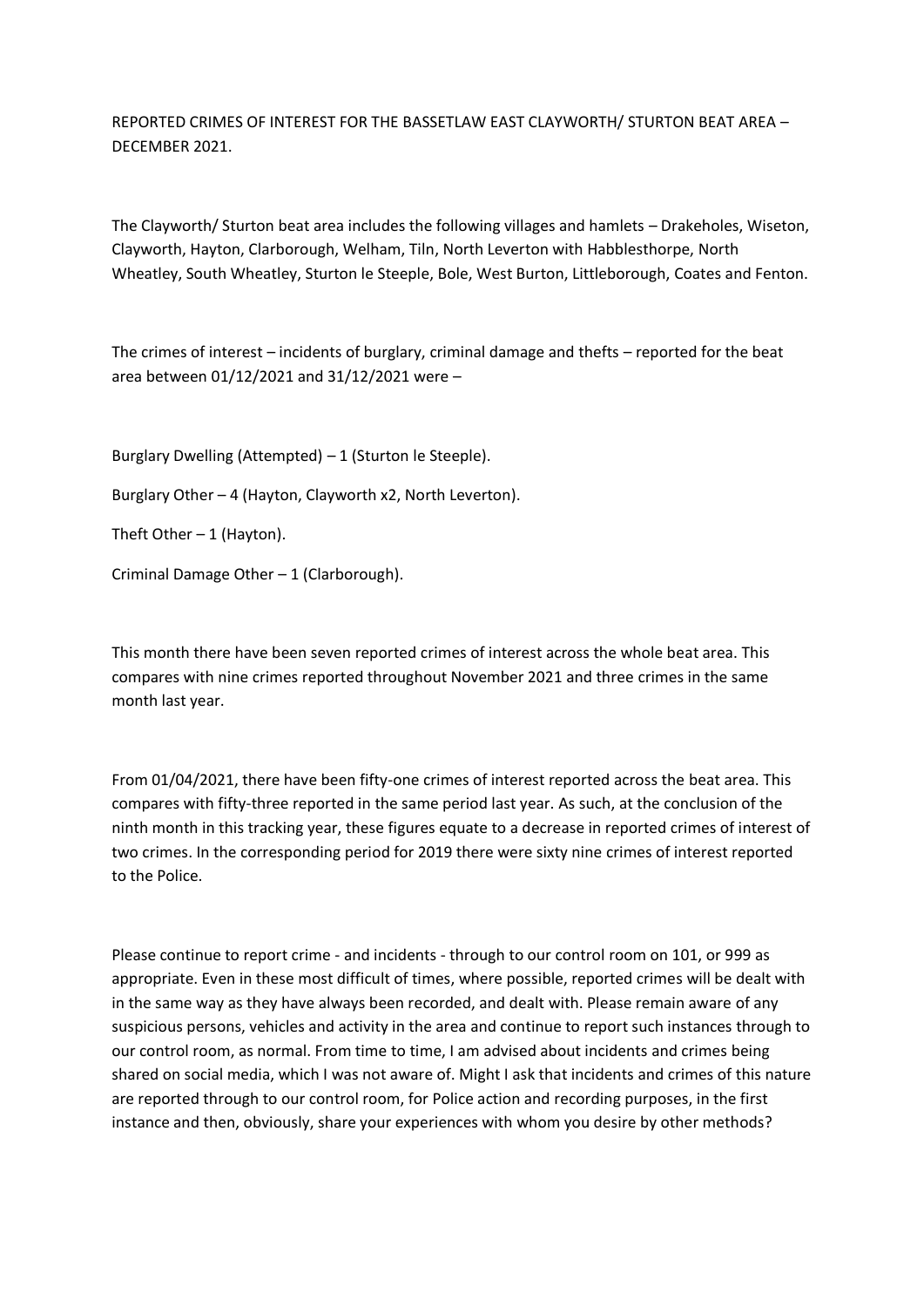As from February 2020, the Police report has included anti-social behaviour incidents only, negating other incident types from this category, such as hoax calls to the emergency services, found/ abandoned vehicles and wildlife/ animal issues. This month there has been no reported incidents of anti-social behaviour across the whole beat area. This compares with two reported incidents for November 2021 and none reported for the same month in 2020.

Firstly, I must congratulate parishes across the whole beat area for their efforts over the festive season – the number of different events and engagements planned over Christmas have been very well attended and very much appreciated. Lots of credit goes out to you all.

Following the Christmas period and, in some cases, visits to January sales events, please be careful in how you dispose of unwanted packaging. Do not advertise to criminals what new items have been purchased to enhance the look of your home.

Some auto crimes are being reported across adjoining beat areas, and historically across this one, which could be prevented by adopting basic security measures around vehicles.

## **Vehicles are still being left insecure overnight and, in a lot of cases, items, which are attractive to criminals, are being left inside on full view to the same.**

There are criminals out and about who randomly visit villages in order to check on vehicle insecurities. They will try door handles of vehicles of vehicles parked on the public highway or on private driveways.

Some vehicles, particularly in the colder weather, are being left with the keys in the ignition and the engine running. These instances might only be occurring for very short periods of time, such as when visiting the local shop or, indeed, when collecting the vehicle from a garaged area. Criminals only need a very short period of time to steal vehicles when opportunities such as these arise. Some criminals will monitor individuals' movements and habits before targeting their vehicles. Please do not be caught out as the consequences could be a long and stressful claim to the insurance company who may not honour the same due to the circumstances.

Most of my reports recently have included information relating to fraudulent activity. This month is no exception. There have recently been reports of fraudsters using WhatsApp to request money from users, where the fraudsters are claiming to be the son or daughter. Unfortunately, in some cases, this has resulted in the victim losing monies to the fraudsters.

My contact number is 07525 226838 and my E-mail address has recently changed to [David.Airey@Notts.Police.uk.](about:blank) PC 2895 James Pickersgill is the beat manager for the area. He has a contact number of 07525 226479 and a new E-mail address of [James.Pickersgill@Notts.Police.uk.](about:blank) We are presently both still able to receive E-mails to the old addresses in the interim period.